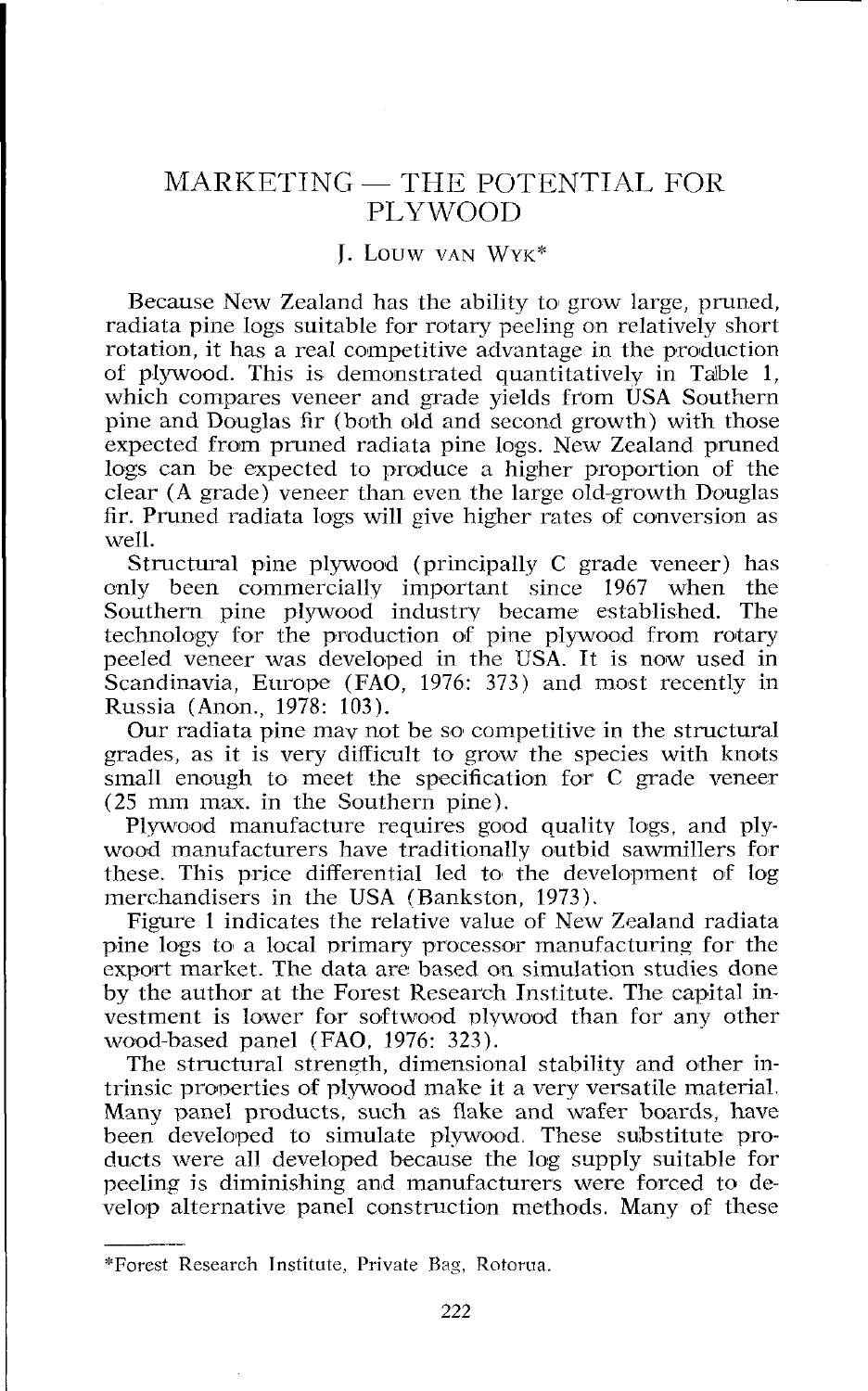

*FIG.* 1: *Relative value of different types and sizes of* Pinus radiata *logs to a local primary processor manufacturing for the export market.* 

panels are dependent on low-cost sawmill and plywood residues, and indications are that the amount of these residues becoming available is reducing. One forecast is that in  $20$ years' time medium-density fibreboard will no longer be produccd because of the unavailability of low-cost residues (Fahey and Starostovic, 1976: 6).

Plywood travels well and is an item of international trade. In contrast, there is little international trade in particleboard. For economic particleboard production, both raw material resources and markets must be nearby (Muller, as quoted by FAO, 1976: 327).

The world demand for plywood is expected to grow at about 5.2% per annum until 1994, compared with 9.4% for particleboard and -0.4% for paper and paperboard (FAO, 1978: 1).

The growth rate for plywood may not be achieved because of limited world peeler log supplies. This shortage may cause a rise in the plywood price. As prices go up, plywood will face competition from substitute products. Product development will therefore continue to be important to producers. **A**  united stance by New Zealand plywaod producers could make an impact on the market similar to the Southern States plywood producers in the late sixties as described by Orth (1968: 40).

Timing is vital if a viable plywood industry is to be established in New Zealand. To enter the market. manufacturers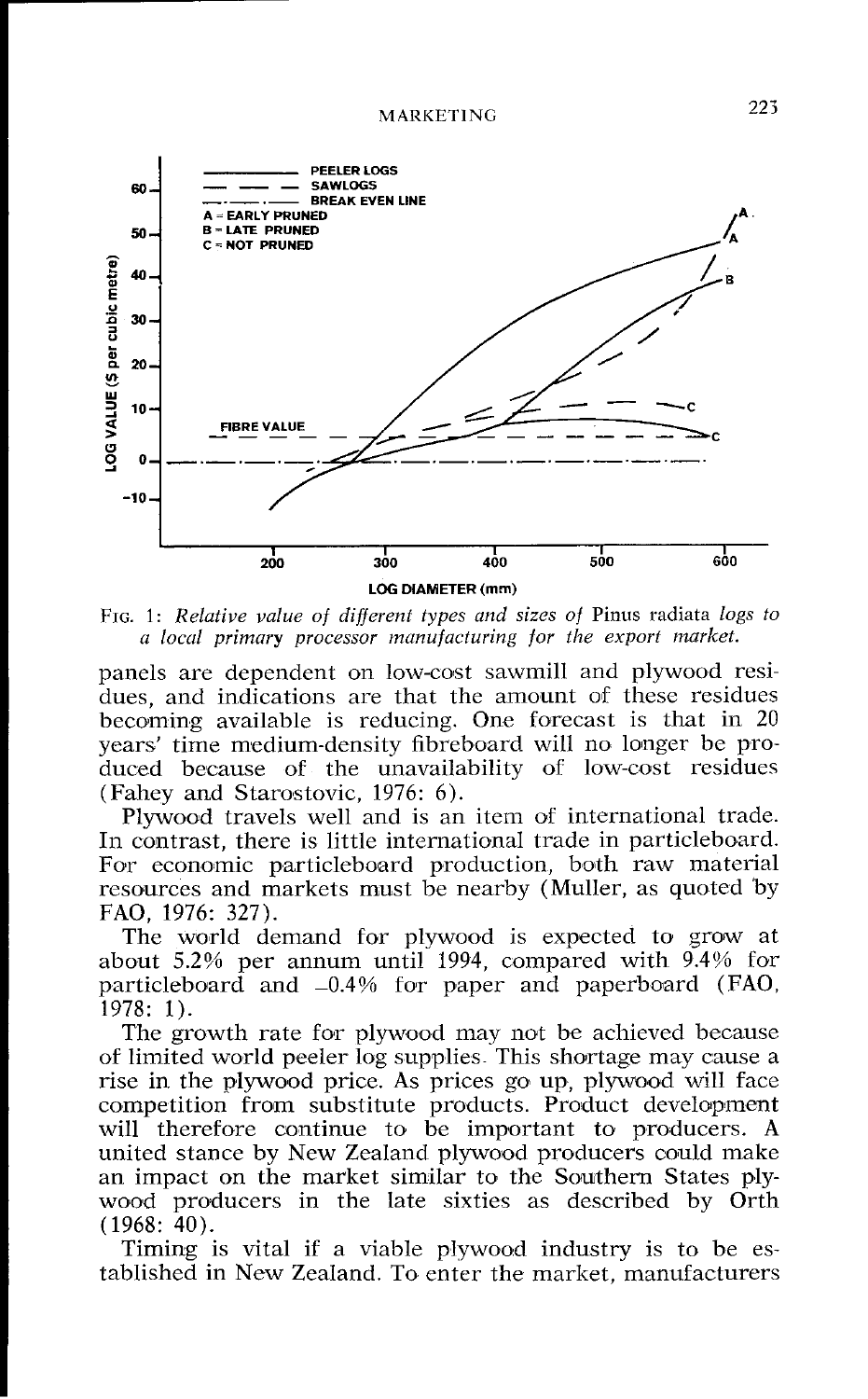will have to start with a flexible, batch-manufacturing process. This will not be very cost-efficient, and as the market matures the producers will have to move to a less flexible, highervolume, more efficient, integrated production line (Hayes and Wheelwright, 1979: 133-40).

The availability of pruned logs suitable for rotary peeling will remain a major constraint until about 1990 (Levack, 1979: Table 1). At that time, batch production can be superseded by continuous-flow production.

Plywood marketing would be helped if the timing of the expansion of the New Zealand plywood industry was planned to coincide with the expected world supply deficit. According to a 1972 study of the Asian plywood industry, a supply deficit of 7.6 million tons of plywood in this region is projected by

TABLE 1: COMPARISON OF VENEER VOLUME, GRADE AND SHEET RECOVERY FOR OLD-GROWTH DOUGLAS FIR, SECOND-GROWTH DOUGLAS FIR, SOUTHERN PINE AND TENDED NEW ZEALAND RADIATA PINE

|              |                                                       | U.S.A.            |                                                                                                                             | N.Z.   |  |
|--------------|-------------------------------------------------------|-------------------|-----------------------------------------------------------------------------------------------------------------------------|--------|--|
|              | Old-<br>growth                                        | Second-<br>growth | Southern<br>Pine<br>Douglas Fir <sup>1</sup> Douglas Fir <sup>2</sup> (Pinus taeda) <sup>3</sup> Pinus radiata <sup>1</sup> | Tended |  |
|              |                                                       |                   | Veneer Volume Recovery (%)                                                                                                  |        |  |
| Small-end    |                                                       |                   |                                                                                                                             |        |  |
| $diam.$ (mm) |                                                       |                   |                                                                                                                             |        |  |
| 762          | 55                                                    |                   |                                                                                                                             |        |  |
| 762          | 57                                                    | 51                |                                                                                                                             |        |  |
| 600          | 57                                                    | 56                |                                                                                                                             |        |  |
| 450          | 58                                                    | 53                |                                                                                                                             | 64     |  |
| 300          | 56                                                    | 35                |                                                                                                                             | 46     |  |
| 150          | 40                                                    | 28                |                                                                                                                             |        |  |
|              | Veneer Grade Recovery (%) for Logs of Diameter 450 mm |                   |                                                                                                                             |        |  |
| Grade A      | 11                                                    | 2                 |                                                                                                                             | 31     |  |
| Grade B      | 17                                                    | 7                 | 22                                                                                                                          | 12     |  |
| Grade C      | 50                                                    | 68                | 39                                                                                                                          | 11     |  |
| Grade D      | 22                                                    | 20                | 32                                                                                                                          | 46     |  |
|              |                                                       |                   | Sheet Size Recovery (%) for Logs of Diameter 450 mm                                                                         |        |  |
| Full sheets  | 50                                                    | 68                | 61                                                                                                                          | 73     |  |
| Half sheets  | 20                                                    | 11                | 23                                                                                                                          |        |  |
|              |                                                       |                   |                                                                                                                             | 27     |  |
| Other sheets | 30                                                    | 21                | 16                                                                                                                          |        |  |

' Lane, P. H., *et al.,* 1973.

Fahey, T., 1974.

**<sup>3</sup>**Guttenberg, S., 1967.

Simulated recoveries for pruned logs using FRI program SIMPEEL. Assumed a diameter over stubs of 300 mm representative of fairly late pruning.